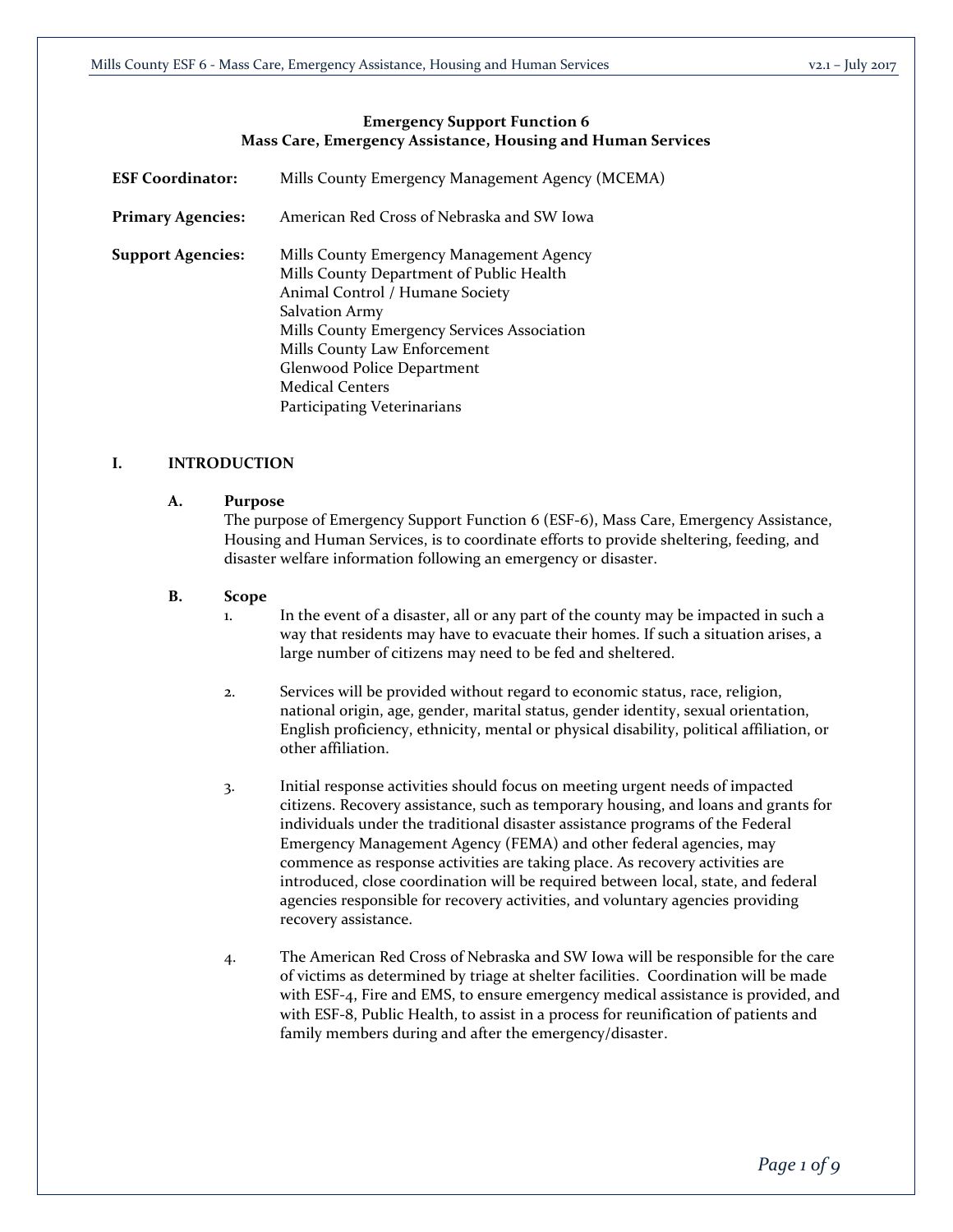- 5. This ESF will also coordinate the response of agencies in assisting local and volunteer organizations to provide animals affected by the disaster with emergency care, evacuation, rescue, temporary confinement, shelter, food and water, and identification for return to the owner. Refer to 6.1 Mills County Pets in Disaster's Plan, found in Basic Plan.
- 6. Mass Care includes:
	- a. Shelter:

The provision of emergency shelter for victims includes the use of designated shelter sites in existing structures, creation of temporary facilities such as tent cities, or the temporary construction of shelters, and use of similar facilities outside the affected area, should evacuation be necessary.

b. Feeding:

The provision for feeding victims and emergency workers through a combination of fixed sites, mobile feeding units, and bulk food distribution. Such operations will be based on sound nutritional standards and will include provisions for meeting dietary requirements of victims with special dietary needs.

c. Disaster Welfare Information: Disaster Welfare Information includes services related to the provision of information about individuals residing within the affected area to immediate family members outside the affected area. It may also include services related to the reunification of family members within the affected area.

## **II. POLICIES**

- A. ESF-6, through the Mills County Emergency Operations Center (EOC), will assist with coordination of mass care and sheltering to the county.
- B. Federal, state, and local jurisdiction, voluntary agency, and private sector resources will be used as available.
- C. The ESF-6 working group should periodically survey their identified shelters regarding their resources, capabilities, contact information, and access, and provide the MCEMA with the survey results. This information will be used to update ESF-6 as needed.

# **III. CONCEPT OF OPERATIONS**

## **A. General**

- 1. The American Red Cross of Nebraska and SW Iowa has been designated the primary agency responsible for managing mass care activities. Other agencies have been designated to support the mass care mission. Resources from the private sector may also be applied to the response and recovery effort. ESF-5 Emergency Management and ESF-7 Logistics Management Resource Support.
- 2. The Executive Policy Group may authorize use of county facilities and resources in support of mass care. In addition, they may enter into contracts with local businesses or agencies for additional resources or facilities.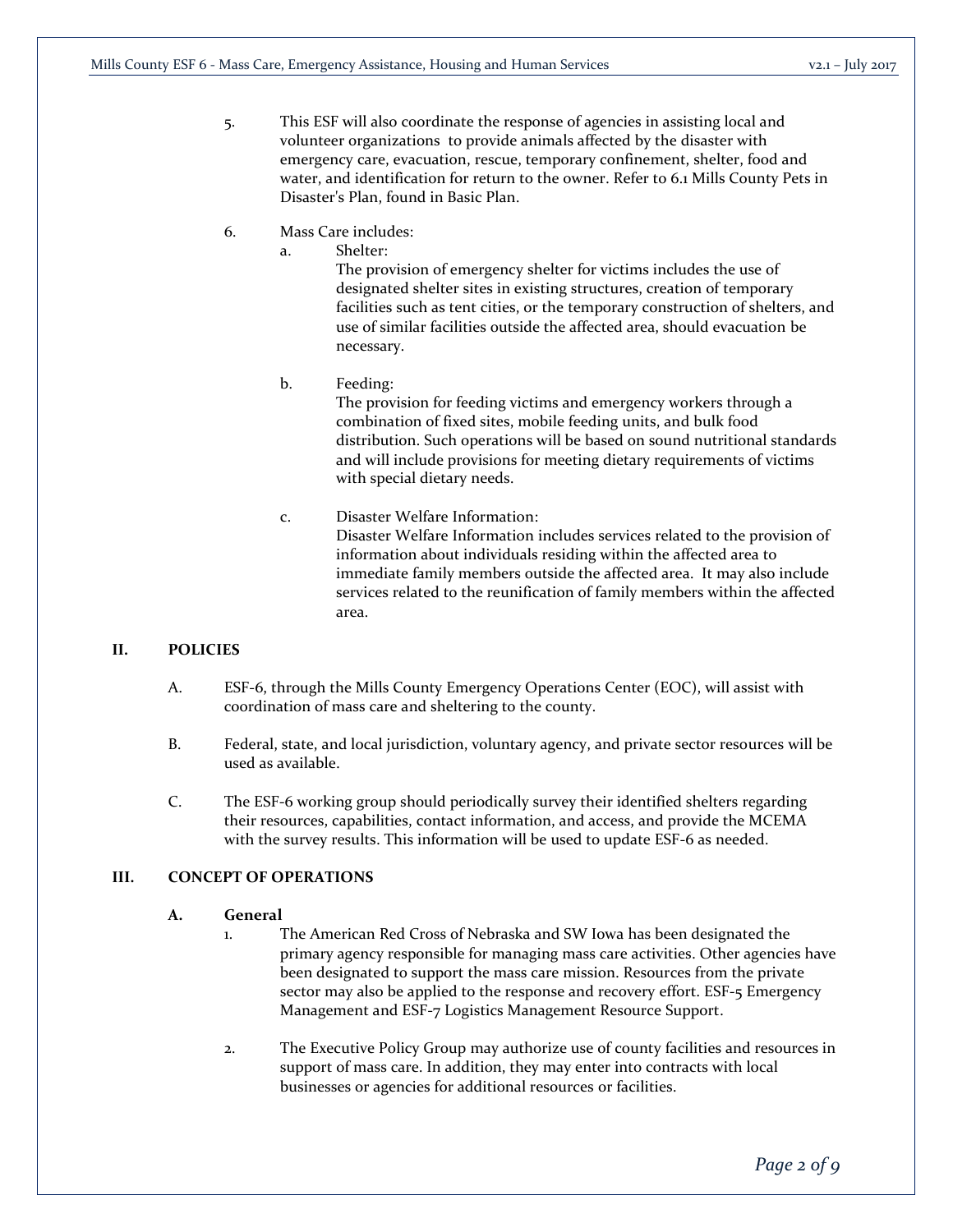- 3. Possible shelter and/or feeding sites may include, but are not limited to: public and private schools, community centers, and churches that have general purpose or community rooms and kitchens.
- 4. ESF-6 will coordinate efforts to provide water, food, and shelter and other physical needs to animals. Refer to 6.1 Mills County Pets in Disaster's Plan, found in Basic Plan.
- 5. Coordinate with the Public Information Officer to ensure the EOC is updated with current and accurate information.

# **B. Organization**

The Mills County EOC may notify and request activation of mass care agencies. When notified or activated, agencies will contact their staff, appropriate teams, and individual volunteers. They shall maintain communication and coordination with the Mills County EOC.

# **IV. RESPONSIBILITIES**

# **A. Preparedness Activities**

- 1. American Red Cross of Nebraska and SW Iowa
	- a. Maintains a basic inventory of cots, blankets, and other supplies with local availability.
- 2. Mills County Emergency Management Agency
	- a. Identify capabilities and capacities for providing support to mass care operations.
	- b. Coordinate with ESF-6 agencies to ensure the EOC is updated with current and accurate information.

## **B. Response Activities**

- 1. American Red Cross of Nebraska and SW Iowa
	- a. Establish shelter and feeding sites in that are in the ESF Reference Document 6.2Mills County Shelter Sites, found in Basic Plan.
	- b. Assist with opening other shelter and feeding sites as needed.
- 2. Mills County EOC
	- a. Receives and verifies situation reports from a variety of sources and identifies/estimates needs for mass care services.
	- b. Identifies potential resources for providing mass care.
	- c. Requests assistance from support agencies, and communication resources, as appropriate.
	- d. Coordinates with involved support agencies regarding specific mass care site(s) locations that may be used and indicate what route(s) are safe to be used.
	- e. Coordinates logistical support.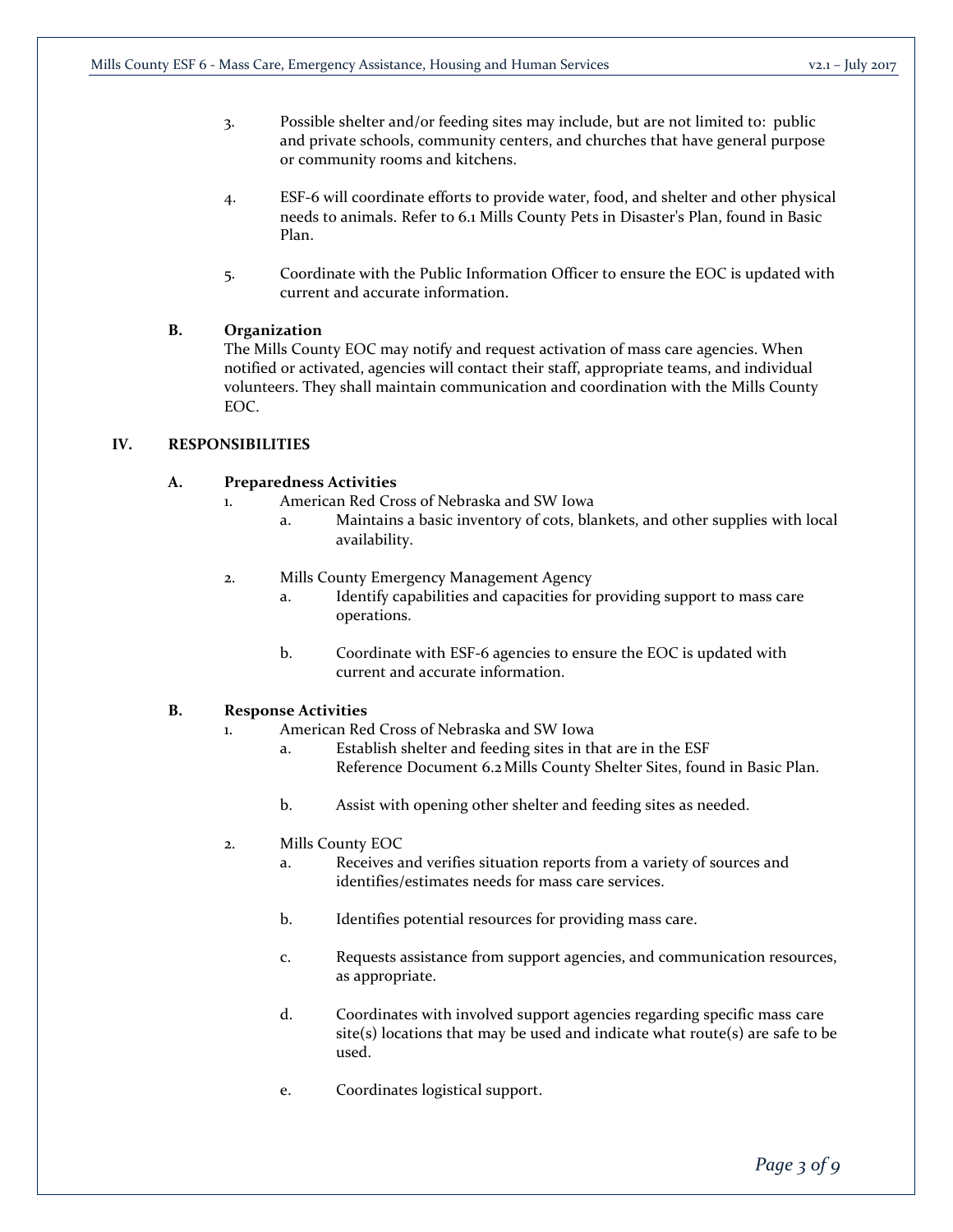- f. Maintains coordination and communication between the EOC and support agencies.
- g. Coordinate with the Public Information Officer to ensure current and accurate information.

#### 3. Mills County Department of Public Health

- a. Coordinates with environmental health to ensure safe and sanitary conditions.
- b. Identify any health-related deficiencies in shelter operations and make corrective action recommendations to the shelter managers.
- c. Maintain contact with the EOC.
- d. Assist American Red Cross of Nebraska and SW Iowa in a process for reunification of patients and family members during and after the emergency/disaster.
- e. Initiates the process of identifying the mental health needs in the affected community and will work with American Red Cross of Nebraska and SW Iowa and other appropriate agencies to coordinate care and referral.
- f. Coordinates with the Critical Incident Stress Management Team to meet the needs of first responders in the affected area.
- g. Coordinate with the Public Information Officer to ensure the EOC is updated with current and accurate information.

#### 4. Animal Control/Humane Society

- a. Tracks the activities of all available animal shelter facilities and confinement areas identified before, during, and after the disaster.
- b. Provides information on the location and availability of shelter space, food, and water for animals.
- c. Coordinate with the Public Information Officer to ensure the EOC is updated with current and accurate information.

#### 5. Salvation Army

- a. Coordinates with American Red Cross of Nebraska and SW Iowa to provide food, water, bedding, clothing, or other supplies.
- b. Coordinates with American Red Cross of Nebraska and SW Iowa to provide fixed or mobile feeding sites.
- c. Coordinate with the Public Information Officer to ensure the EOC is updated with current and accurate information.

#### 6. Mills County Emergency Services Agency

a. Assists the EOC with transportation of supplies and equipment to and from the shelter and feeding sites, as needed.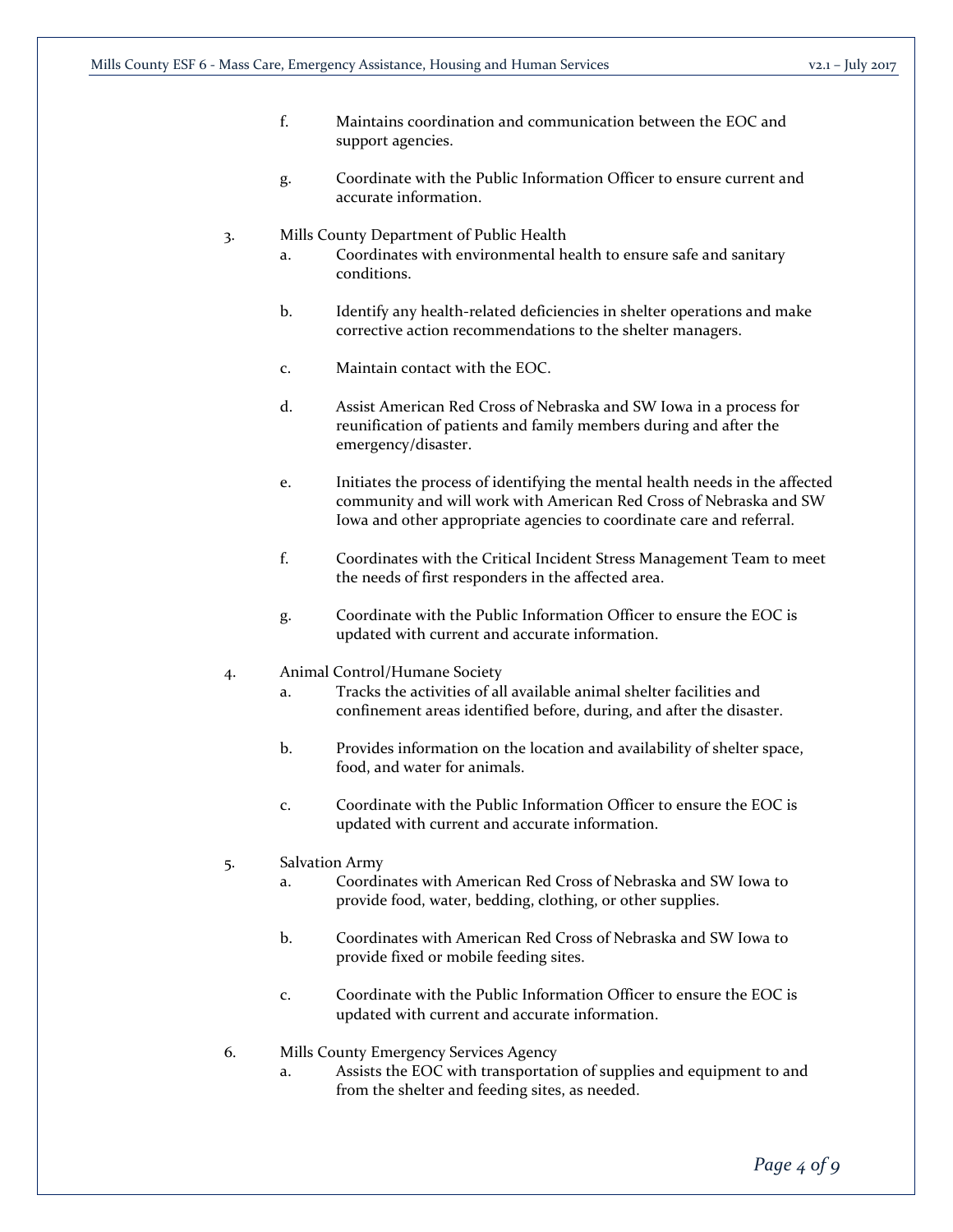## 7. Mills County Law Enforcement and Glenwood Police Department a. Primary security for shelter and feeding sites.

b. Coordinates with the EOC and American Red Cross of Nebraska and SW Iowa, as needed.

## 8. Local Veterinarians:

- a. Coordinates with Mills County Emergency Management Agency to provide food, water, bedding, or other supplies, as available.
- b. Assists with American Red Cross of Nebraska and SW Iowa and Mills County Emergency Management Agency to provide assistance with animal shelter operations.
- c. Coordinate with the Public Information Officer to ensure the EOC is updated with current and accurate information.
- d. Refer to attachment 6.1 Pets in Disasters Plan, found in Basic Plan.

# **C. Recovery Activities**

- 1. American Red Cross of Nebraska and SW Iowa
	- a. Coordinates with the Mills County Emergency Management Agency / EOC as to the closing of shelters, personnel status, and supplies as the needs diminish.
- 2. Mills County Emergency Management Agency
	- a. Coordinates with ESF-6 agencies in documenting all operational data for recovery operations and after-action reporting.

## 3. Mills County Department of Public Health

- a. Transitions to primary ESF agency to support recovery activities consistent with their mission and capabilities. Provides information to the Mills County Emergency Management Agency to assist with after-action reports.
- b. Coordinate with the Public Information Officer to ensure the EOC is updated with current and accurate information.

## 4. Animal Control/Humane Society

- a. Informs the Mills County Emergency Management Agency as to the closing of animal shelters or confinement areas, personnel status, and supplies as the need diminishes.
- b. Coordinates return of animals to their owners and determine the disposition of animals that cannot be returned to their normal habitat or are otherwise separated from their owners.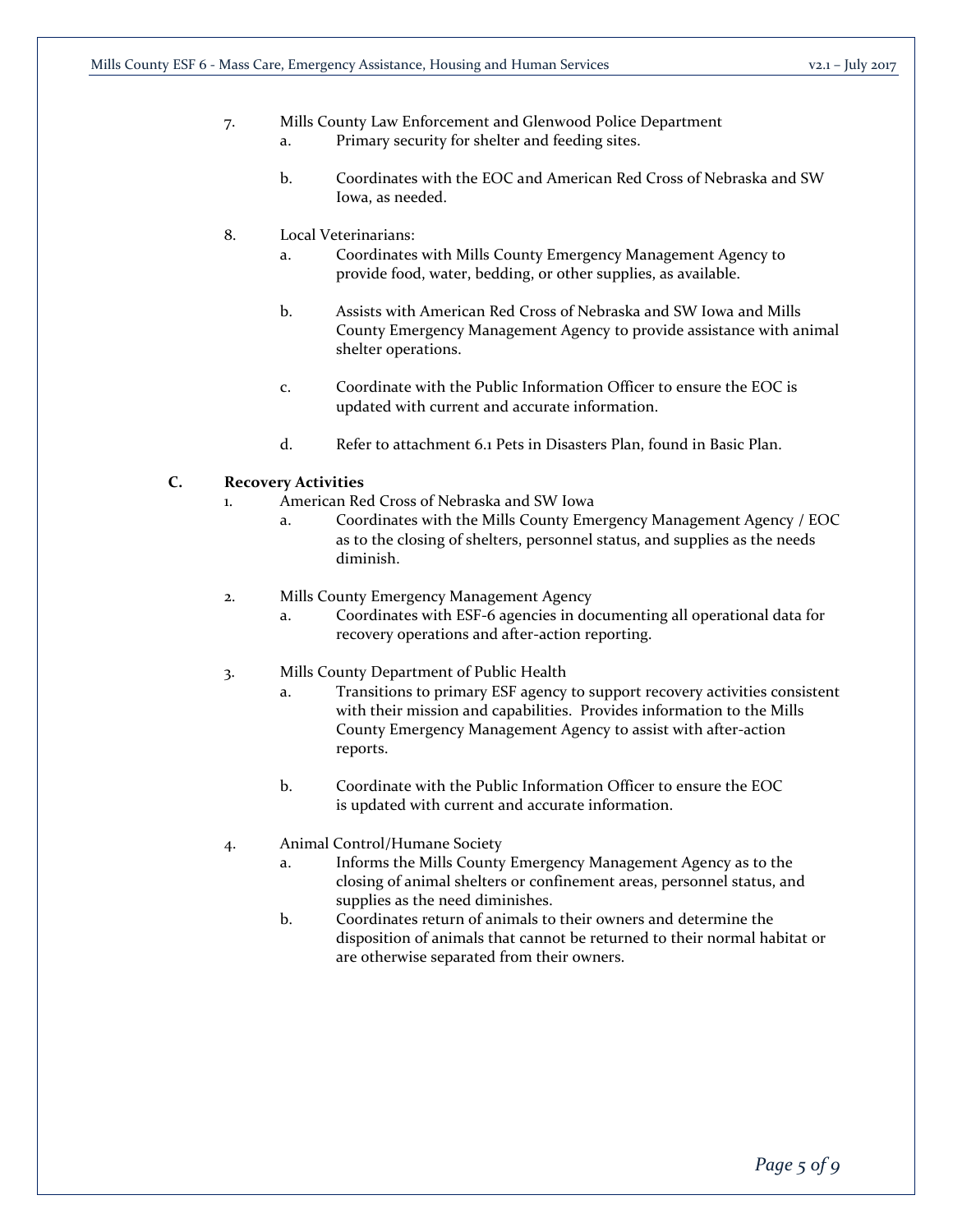# **V. ATTACHMENTS**

| ESF Attachment 6.1 | Emergency Response Checklist - Mass Care   |
|--------------------|--------------------------------------------|
| ESF Attachment 6.2 | Disaster Welfare Information Guidelines    |
| ESF Attachment 6.3 | Community Disaster Welfare Information Log |

# **VI. ESF REFERENCE DOCUMENTS (FOUND IN BASIC PLAN)**

- 6.a Mills County Pets in Disasters Plan
- 6.b Mills County Shelter Sites
- 6.c Mills County Shelter Resources Inventory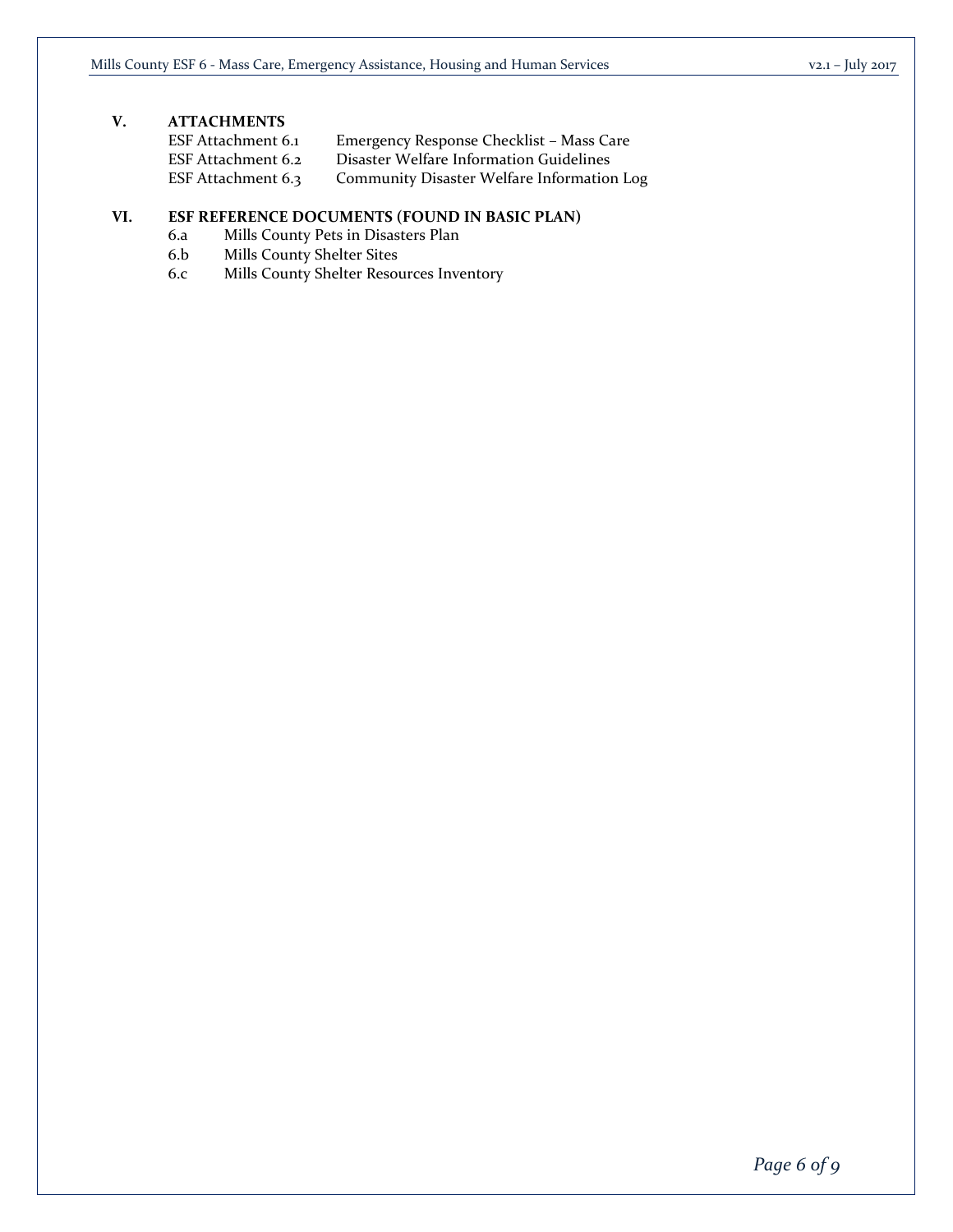# **ESF Attachment 6a. Emergency Response Checklist – Mass Care**

| <b>Emergency Response Checklist - Mass Care</b>                                                                                 |                                                                                                                                                                                                                                                                                                                                                                                                                                                                                                                                                               |  |  |  |  |  |  |
|---------------------------------------------------------------------------------------------------------------------------------|---------------------------------------------------------------------------------------------------------------------------------------------------------------------------------------------------------------------------------------------------------------------------------------------------------------------------------------------------------------------------------------------------------------------------------------------------------------------------------------------------------------------------------------------------------------|--|--|--|--|--|--|
| <b>Emergency Management Phase</b>                                                                                               | <b>Actions</b>                                                                                                                                                                                                                                                                                                                                                                                                                                                                                                                                                |  |  |  |  |  |  |
| <b>Mitigation</b><br>Activities designed to prevent or<br>lessen the effects of a hazard.                                       | Participate in the hazard identification process and<br>take steps to correct deficiencies in the mass care,<br>housing and human services function.<br>Implement a public education campaign regarding<br>the importance of having adequate homeowners and<br>renters insurance.                                                                                                                                                                                                                                                                             |  |  |  |  |  |  |
| <b>Preparedness</b><br>Activities designed to improve<br>Readiness capabilities.                                                | Implement a public education campaign regarding<br>the importance of having a family disaster plan and<br>72-hour preparedness kit.<br>Identify and inspect suitable shelter facilities.<br>Develop and test emergency plans and procedures.<br>Train personnel to perform emergency functions.<br>Participate in Emergency Management training and<br>exercises.                                                                                                                                                                                             |  |  |  |  |  |  |
| <b>Response</b><br>Activities designed to save lives, protect property<br>and contain the effects of an event.                  | Open, staff and manage shelters.<br>Identify and provide temporary housing resources.<br>Provide representatives to the County EOC and<br>work within the EOC structure to meet mass care,<br>housing and human services needs.<br>Make suitable accommodations for special needs<br>populations.                                                                                                                                                                                                                                                             |  |  |  |  |  |  |
| <b>Recovery</b><br>Activities designed to ensure continued<br>public safety and return the community<br>to pre-disaster levels. | Provide public information regarding safe re-entry to<br>damaged areas.<br>Continue to work closely with the EOC to support<br>on-going activities.<br>Identify and provide long-term housing resources.<br>Form a long-term recovery assistance team to help<br>ensure individuals and families affected by the<br>disaster continue to receive assistance for serious<br>needs and necessary expenses.<br>Participate in after action critiques and reports.<br>Make changes in standard operating procedures<br>and this ESF to improve future operations. |  |  |  |  |  |  |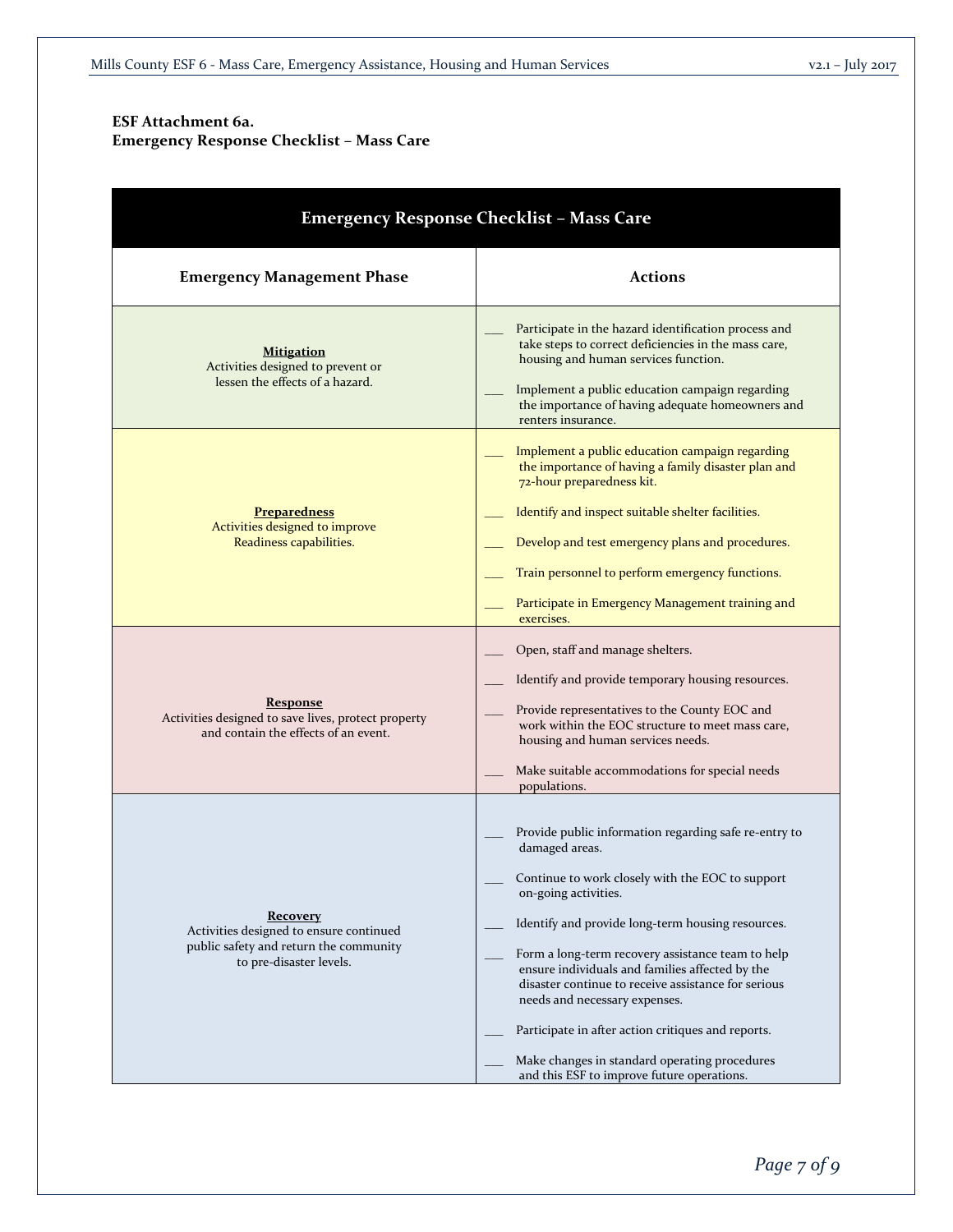# **ESF Attachment 6b. Disaster Welfare Information Guidelines**

#### **PURPOSE**

The purpose of this guideline is to acknowledge the need and importance of accounting for an affected population, in as far as possible, to help enhance disaster rescue operations and to assist in the reunification of families as soon as possible. Creating a disaster welfare database for an affected area will also aid in public information operations and provide valuable information to concerned family members and friends who may live in or out of the immediate area.

#### **ASSUMPTIONS**

To achieve 100% accountability of citizens affected by disaster, close coordination between field personnel and support personnel is required. In the collection of needed intelligence to fulfill the objective of this guideline, the following are assumed:

- identification of victims treated will be logged by field personnel;
- identification of those requiring emergency shelter will be logged by shelter staff;
- connectivity to Red Cross registries will be made available for citizens and shelters;
- IT/GIS support will be used to help identify affected property owners;
- systematic methods will be utilized by field teams when conducting and documenting searches;
- multiagency coordination processes will be notified and implemented immediately during a catastrophic event.

#### **DATA COLLECTION**

The collection of data for the disaster welfare information log must be a coordinated effort of incident site managers, search and rescue personnel and the EOC.

No gathered data from the field location(s) will be disseminated to the media or other sources. All data will be forwarded to the EOC after collection. Upon validation of data, appropriate information will be forwarded to the media (as needed), concern hotlines (when established) and other appropriate disaster assistance partners.

Information to be collected for the log includes:

- address of the affected property
- names of all residents of that property
- relocation address (family or friend's home, shelter, or remaining)
- contact number
- welfare status (checkmark for ok, injured or deceased)

#### **ADDITIONAL REGISTRIES**

Affected citizens will be highly encouraged to enter their location and welfare information on registries available from the American Red Cross. All attempts will be made to provide internet connectivity at shelters, community feeding areas, community meeting sites, and other locations to allow citizens to register their information in order to minimize an influx of phone calls and disaster site visitors who are trying to confirm whether friends and family members are in distress or need assistance.